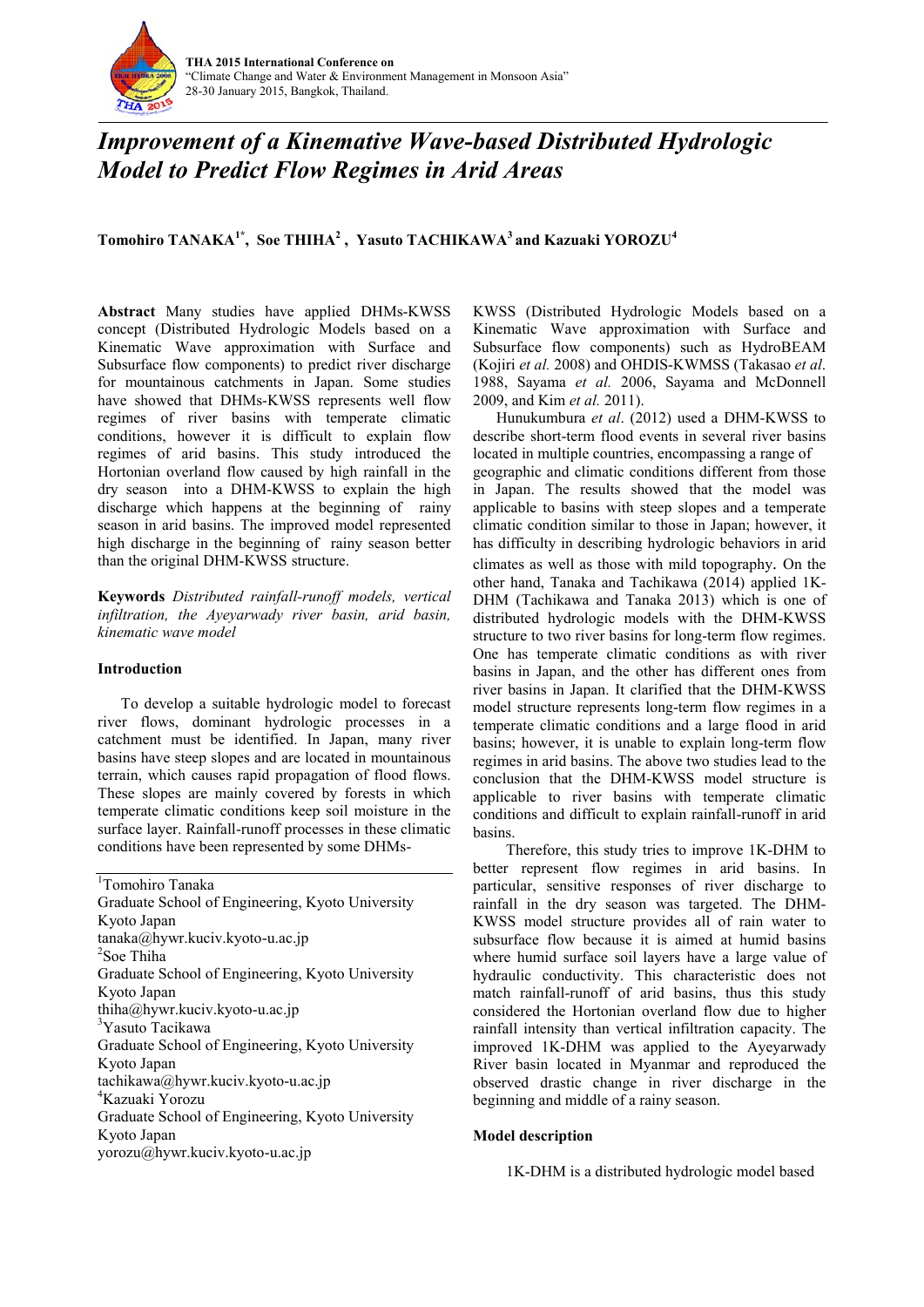



on a kinematic wave flow approximation that considers subsurface flow. This model uses a kinematic wave

model that describes surface and subsurface flow using a storage-discharge equation. Kinematic flow is applied to each cell within 1K-DHM, where flow is calculated using rainfall input to the cell and discharge from upper cells as the boundary condition. Flow direction is determined using topographical data provided by HydroSHEDS (http://hydrosheds.cr.usgs.gov).

Each cell has a slope component and a river channel component. Rain water is provided to a slope component, and runoff from a slope component is calculated by the following two equations, which consider both saturated and unsaturated subsurface flow components (Hunukumbura *et al*. 2012):

$$
\frac{\partial h_{sub}}{\partial t} + \frac{\partial q_{sub}}{\partial x} = r - e \tag{1}
$$

$$
q_{sub} = \begin{cases} d_c k_c (h_{sub} / d_c)^{\beta} i & (0 \le h_{sub} \le d_c) \\ d_c k_c i + (h_{sub} - d_a) k_a i & (d_c \le h_{sub} \le d_a) \\ \sqrt{i} / n_s (h_{sub} - d_a)^m + (h_{sub} - d_a) k_a i + d_c k_c i & (d_a \le h_{sub}) \end{cases}
$$
(2)

where  $h_{sub}$  is water stage;  $q_{sub}$  is discharge per unit slope width; *r* is rainfall intensity; *e* is intensity of evapotranspiration;  $d_c$  is an equivalent water stage to the maximum water content in the capillary pore;  $k_c$  is hydraulic conductivity when the capillary pore is saturated;  $\beta$  is an exponent parameter that describes the relationship between hydraulic conductivity and saturation;  $k_a$  is saturated hydraulic conductivity and  $k_a = \beta k_c$  according to the continuity of the *q-h* relationship Equation (2);  $d_a$  is the water stage equivalent to the maximum water content in the

effective porosity; and  $n<sub>s</sub>$  is the Manning's roughness coefficient for saturation overland flow in a slope component. Equation (2) represents the q-h relationship for surface and subsurface soil layer as shown in Fig. 1. Runoff from a slope cell component is given to a river channel component as lateral inflow. River discharge is then calculated using the following kinematic wave equation:

$$
\frac{\partial A}{\partial t} + \frac{\partial Q}{\partial x} = q_{sub}
$$
 (3)

$$
Q = \alpha_c A^m \tag{4}
$$

where *A* is the cross-sectional area; *Q* is discharge; *r* is rainfall intensity; *e* is evapotranspiration; and  $\alpha$ and *m* are parameters. These parameters are determined as  $\alpha_c = \sqrt{i}/n_c B^{-3/2}$  and  $m = 3/5$ , assuming a rectangular cross section of each cell. The parameters  $i$ ,  $n_c$ , and  $B$  represent the slope gradient, Manning's roughness coefficient, and the width of a river channel. The value of *B* is determined by  $B = bS<sup>c</sup>$ , where  $b = 1.06$  and  $c = 0.69$ . These values were determined by considering the behavior of many observation stations across Japan.

#### **Introduction of vertical infiltration into 1K-DHM**

To consider the Hortonian overland flow, vertical infiltration component was introduced into a slope component of 1K-DHM. 1K-DHM-VI (1K-DHM that considers Vertical Infiltration) gives not all of effective rainfall  $r - e$  but infiltration P to equation (1). P is defined as bellow:

$$
P = \begin{cases} r - e & (r - e < f) \\ f & (r - e \ge f) \end{cases} \tag{5}
$$

where, *f* is vertical infiltration capacity. Given larger effective rainfall  $r - e$  than  $f$ , rain water that is unable to infiltrate  $r - e - P$  contributes to the overland flow. *f* is defined as:

$$
f = \begin{cases} k_c (h_{sub} / d_c)^{\beta} + k_0 & (h_{sub} < d_c) \\ k_c + k_0 & (h_{sub} \ge d_c) \end{cases}
$$
 (6)

As shown in equation (6), *f* represents vertical hydraulic conductivity that is function of water stage  $h_{sub}$ . To consider vertical infiltration through a crack on the extremely dry condition, minimal vertical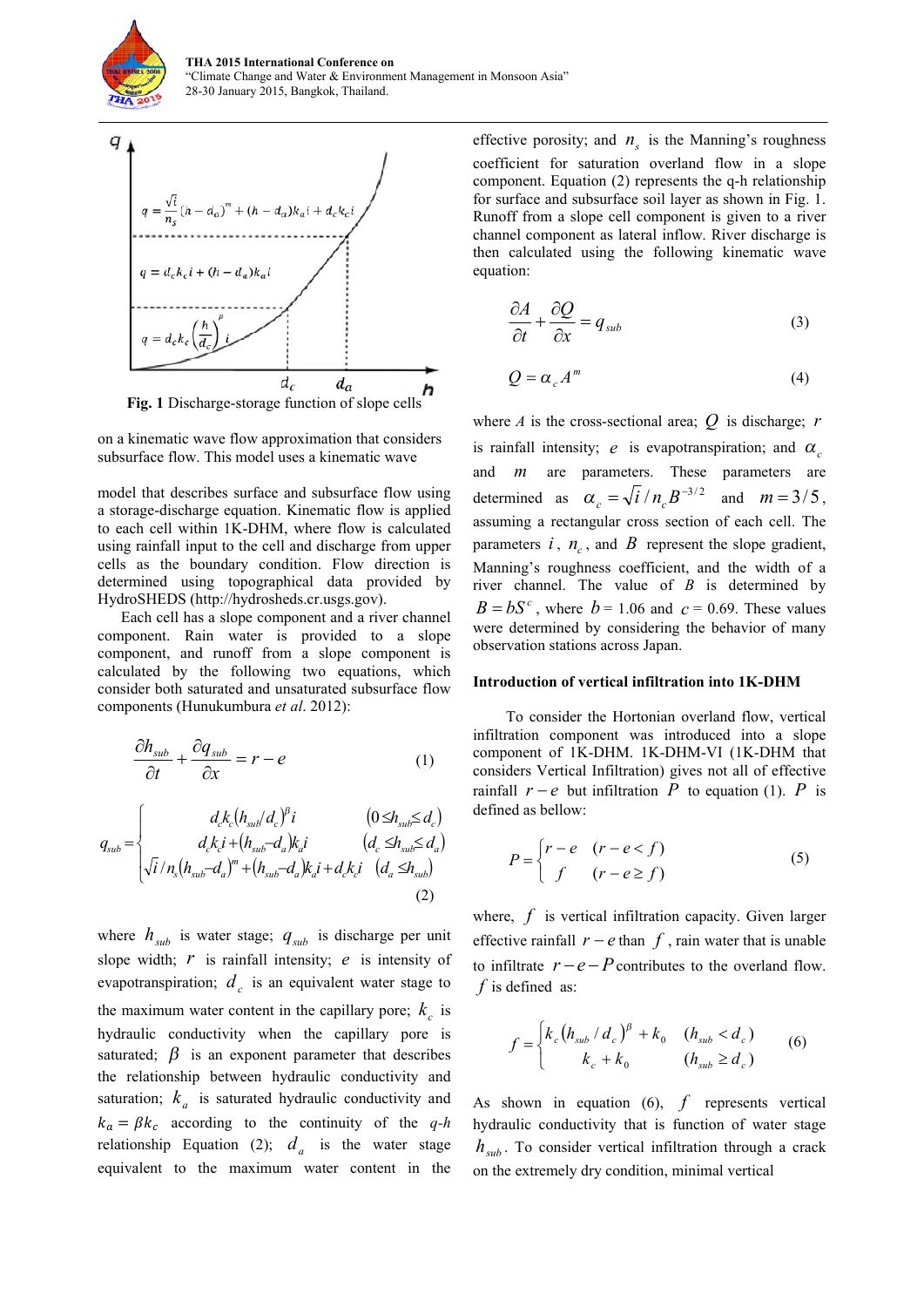

**THA 2015 International Conference on**  "Climate Change and Water & Environment Management in Monsoon Asia" 28-30 January 2015, Bangkok, Thailand.



**Fig. 2** Spatial distribution of a mean annual precipitation in the Ayeyarwady basin (The Kansai Electric 2008)

hydraulic conductivity  $k_0$  is added. Overland flow in a slope component is calculated by the following kinematic wave equation:

$$
\frac{\partial h_{sfc}}{\partial t} + \frac{\partial q_{sfc}}{\partial x} = r - e - P \tag{6}
$$

$$
q_{\rm sfc} = \sqrt{i} / n_{\rm s} h_{\rm sfc}{}^{m} \tag{7}
$$

where  $h_{sfc}$  and  $q_{sfc}$  are water stage and discharge per unit slope width of the overland flow.  $q_{sub}$  and  $q_{stc}$ contributes to a river channel component as lateral inflow. Consequently, the continuity equation of a slope component (1) and that of a river channel component (3) are changed as bellow:

$$
\frac{\partial h_{\text{sub}}}{\partial t} + \frac{\partial q_{\text{sub}}}{\partial x} = P \tag{8}
$$

$$
\frac{\partial A}{\partial t} + \frac{\partial Q}{\partial x} = q_{sub} + q_{sfc} \tag{9}
$$

**Applying 1K-DHM-VI to the Ayeyarwady River basin**



**Fig. 3** water-shed boundary of the Ayeyarwady River basin and target stations (Myitkyina and Monywa)

Climatic and topographic conditions

The Ayeyarwady River basin is characterized by drastic spatio-temporal variability of climatic conditions from north to south of the basin. The spatial distribution of a mean annual precipitation in Myanmar is shown in Fig. 2. Fig. 2 shows that a mean annual precipitation largely varies from north to south. Affected by topography, a mean annual precipitation in the southern and the western part of the basin amounts more than 3000 to 5000 mm and that in the central area is less than 1000 mm. The whole area of the basin has clear dry and rainy seasons. The rainy season starts from middle of May through October, and the dry season covers November through early May.

This study simulated flow regimes at the Myitkyina and Monywa stations in the Ayeyarwady River basin. The location of the two stations and watershed boundary of the Ayeyarwady River basin are shown in Fig. 3. Comparing Fig. 2 and Fig. 3, we found that an upstream area of the Myitkyina station has much rainfall, while the amount of annual precipitation in an upstream of the Monywa station is smallest in the whole basin.

#### Calibration framework

The parameters of 1K-DHM were calibrated to reproduce flow regimes at both the stations in 2001 by using the SCE-UA algorithm (Duan *et al*. 1994). Daily precipitation at 28 stations and potential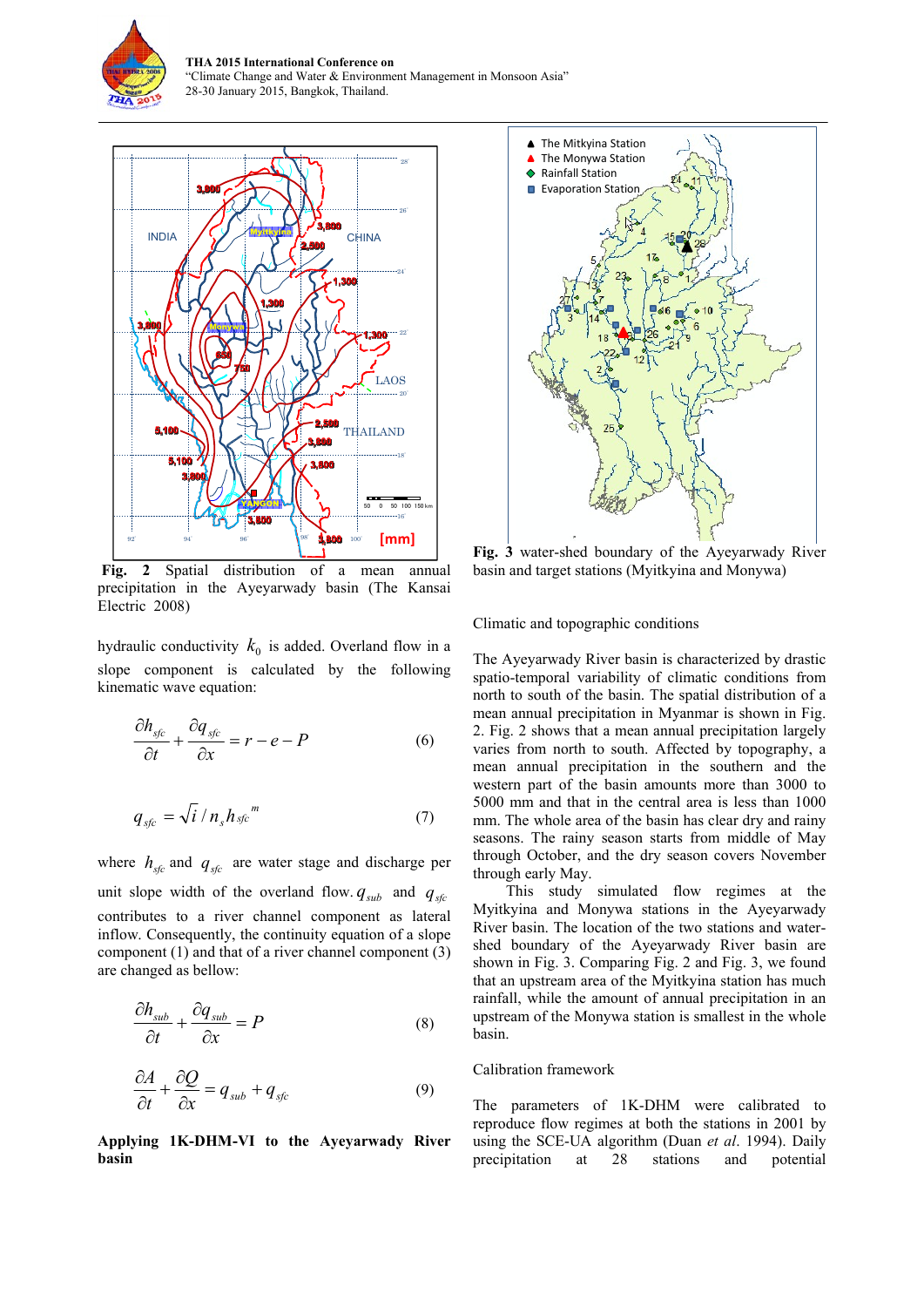

**THA 2015 International Conference on**  "Climate Change and Water & Environment Management in Monsoon Asia" 28-30 January 2015, Bangkok, Thailand.



**Fig. 4** Hydrograph of observed (thick line) and simulated discharge in 2001 at the Myitkyina station (effective rainfall means rainfall minus evapotranspiration)

**Table** 2: Calibrated parameter values for the Monywa station and the Myitkyina station

The Myitkyina station

|                    | $n_s$ (m <sup>-1/3</sup> s) $k_a$ (m/s) $d_a$ (m) $d_c$ (m) $\beta$ (-) |       |       |       |
|--------------------|-------------------------------------------------------------------------|-------|-------|-------|
| 0.703              | 0.018                                                                   | 2.085 | 0.455 | 9.989 |
| The Monywa station |                                                                         |       |       |       |
|                    | $n_s$ (m <sup>-1/3</sup> s) $k_a$ (m/s) $d_a$ (m) $d_c$ (m) $\beta$ (-) |       |       |       |
| 1.626              | 0.013                                                                   | 1.627 | 0.335 | 7.497 |

evapotranspiration at 9 stations were used. The location of each data is shown in Fig. 3. Observed river discharge data at Myithyina and Monywa stations were used to calibrate the model parameters. The Nash

Sutcliffe coefficient in Equation (10) was used as an evaluation criterion for calibration:

$$
N_{s} = 1 - \frac{\sum_{i=1}^{n} (Q_{obs,i} - Q_{sim,i})^{2}}{\sum_{i=1}^{n} (Q_{obs,i} - Q_{obs})^{2}}
$$
(10)

$$
\overline{Q_{obs}} = \frac{1}{n} \sum_{i=1}^{n} Q_{obs,i}
$$
 (11)

where  $Q_{obs}$  is a mean of observed discharges.  $Q_{sim,i}$  is simulated daily discharge, and *Qobs*,*<sup>i</sup>* is observed daily discharge for the *i*-th day. The SCE-UA algorithm then searches these parameter sets with the highest Nash Sutcliffe coefficient. The calibrated parameters for the two stations are shown in Table 2. Simulation by 1K-DHM-VI then used the same parameters  $n_s$ ,  $k_a$ ,  $d_a$ ,



**Fig. 5** Hydrograph of observed (thick line) and simulated discharge in 2001 at the Monywa station (effective rainfall means rainfall minus evapotranspiration)

 $d_c$  and  $\beta$  as those in Table 2, and the parameter  $k_0$  set to 0.000001.

#### **Results and discussions**

The observed discharge and the simulated discharge using 1K-DHM and 1K-DHM-VI at the

Myitkyina station in 2001 are shown in Fig. 4. Fig. 4 indicates that 1K-DHM/1K-DHM-VI reproduced general flow regimes in a rainy season; however, flow regimes in the beginning of a rainy season and quick response of river discharge to rainfall in the dry season (from January through the end of May) are not represented in 1K-DHM. 1K-DHM gives all rain water into subsurface soil layers. Therefore, 1K-DHM is difficult to explain quick response to rainfall in the dry season.

On the other hand, simulated flow regimes by 1K-DHM-VI well reproduced observed river discharge in the beginning of a rainy season. In addition, 1K-DHM-VI also well reproduced sensitive response to rainfall in the dry seasonThis is attributed to the effect of the Hortonian overland flow.

The calibrated result for the Monywa station in 2001 is shown in Fig. 5. It shows that flow regimes simulated by 1K-DHM reproduced general flow regimes in observed in the Monywa station. However, simulated discharge using 1K-DHM does not the responses of observed discharge to high rainfall that occurred in May. 1K-DHM-VI reproduced the quick response of river discharge for the rainfall event. Since calibration of all the six parameters by using 1K-DHM-VI was not conducted, the value of flood discharge is possibly improved by the model calibration.

Figures 4 and 5 also indicated that the model is unable to explain constant base flow in the dry season.